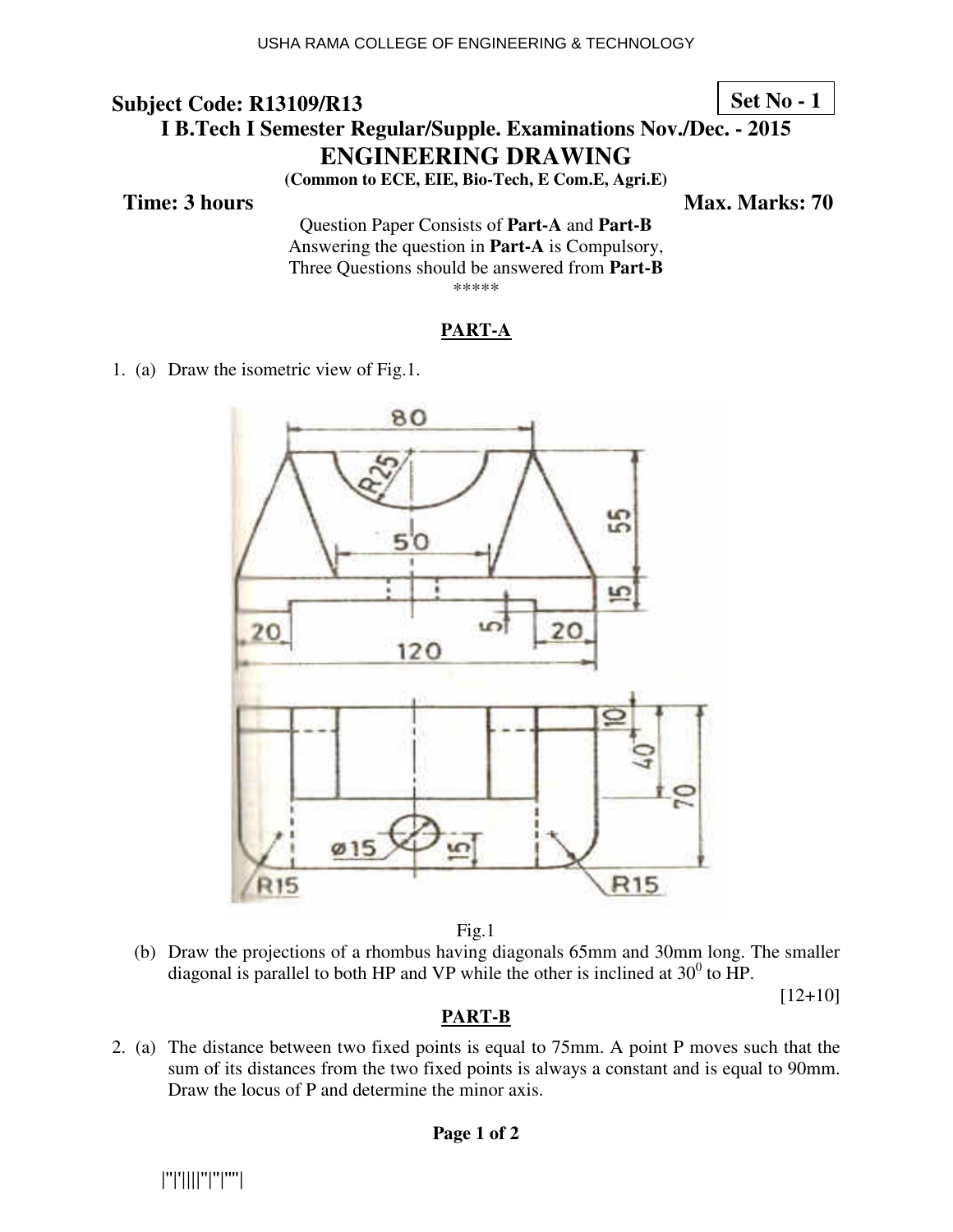#### USHA RAMA COLLEGE OF ENGINEERING & TECHNOLOGY

## **Subject Code: R13109/R13 13**

2. (b) Construct a diagonal scale of RF=1/32 showing yards, feet and inches and measure up to 4 yards.

[8+8]

**Set No - 1**

- 3. (a) Draw the projections of a line CD 50mm long, parallel to HP and inclined to VP. The end C is 10mm in front of VP and D is 30mm in front of VP. The line is 15mm above HP.
	- (b) A point P is 15mm above the HP and 20mm in front of the VP. Another point Q is  $25 \text{mm}$ behind the VP and 40mm below the HP. Draw projections of P and Q keeping the distance between their projectors equal to 90mm. Draw straight lines joining (i) their top views and (ii) their front views.
- 4. The top view of a 75mm long line AB measures 65mm, while the length of its front view is 50mm. Its one end A is in the HP and  $12 \text{mm}$  in front of the VP. Draw the projections of AB and determine its inclinations with the HP and the VP.

[16]

[8+8]

5. Draw the projections of a pentagonal sheet of 26mm side, having its surface inclined at  $30^0$  to VP. Its one side is parallel to VP and inclined at  $45^0$  to HP.

[16]

6. Draw the projections of a cylinder 75 mm diameter and 100mm long. Lying on the ground with its axis inclined at  $30^0$  to the VP and parallel to the ground.

[16]

7. Draw Fig.2 (a) Front View (b) Top View (c) Side View



[16]

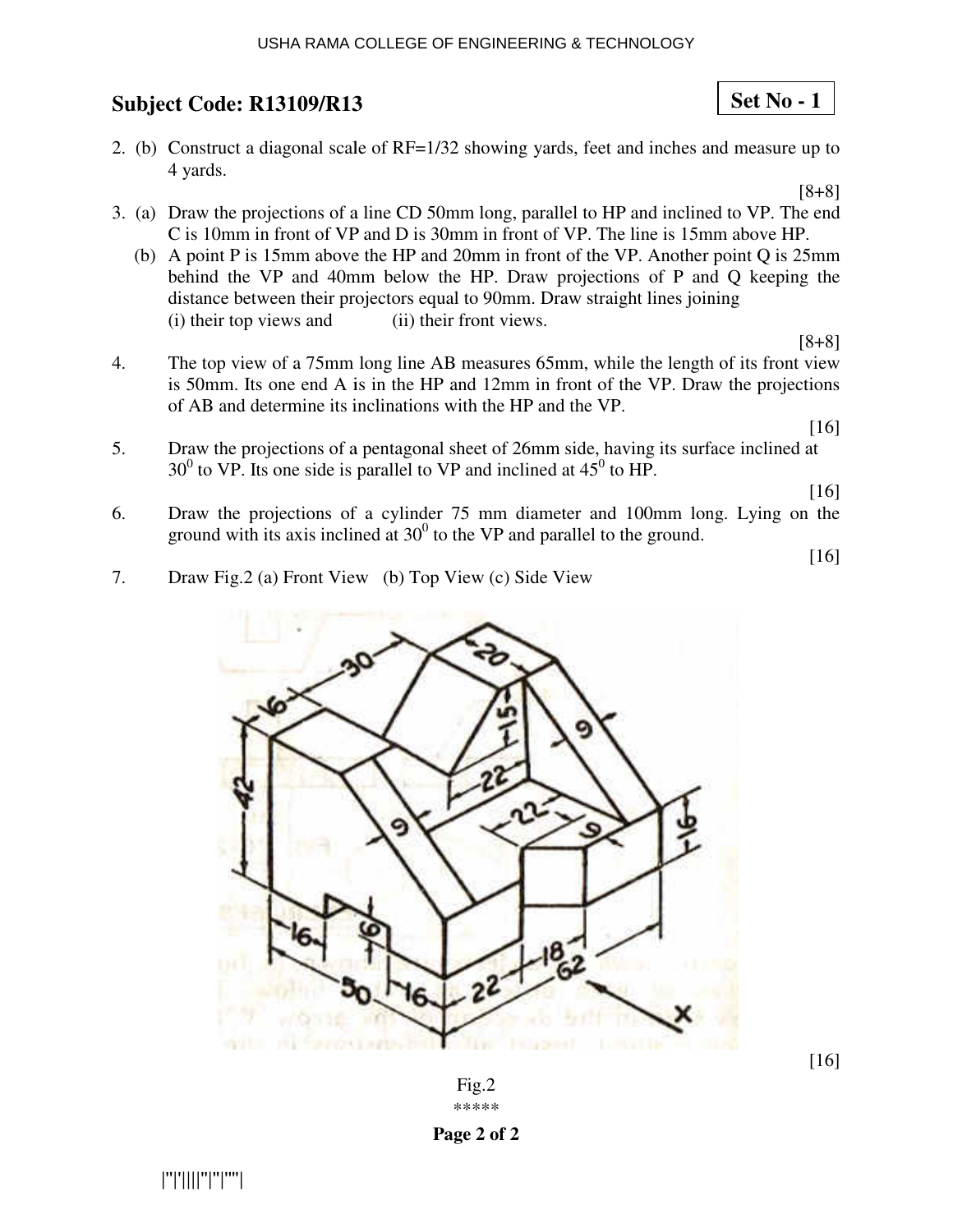**Set No - 2**

# **I B.Tech I Semester Regular/Supple. Examinations Nov./Dec. - 2015 ENGINEERING DRAWING**

**(Common to ECE, EIE, Bio-Tech, E Com.E, Agri.E)**

**Time: 3 hours** Max. Marks: 70

Question Paper Consists of **Part-A** and **Part-B** Answering the question in **Part-A** is Compulsory, Three Questions should be answered from **Part-B** \*\*\*\*\*

#### **PART-A**

1. (a) Draw Fig.1 (i) Front View (ii) Top View (iii) Side View



#### Fig.1

(b) An isosceles triangular lamina has base 40mm long and altitude 56mm. It is so placed on VP such that in the front view it is seen as an equilateral triangle of 40mm sides with the side that is contained in VP is inclined at  $45^{\circ}$  to HP. Draw its top and front views. Also, find the inclination of the lamina to VP.

 $[12+10]$ 

#### **PART-B**

2. (a) Draw an octagon given the length of side 25mm.

(b) A car is running at a speed of 50km/hour. Construct a diagonal scale to show 1 km by 3cm and to measure up to 6km. Mark also on the scale the distance covered by the car in 5 minutes 28 seconds.

[8+8]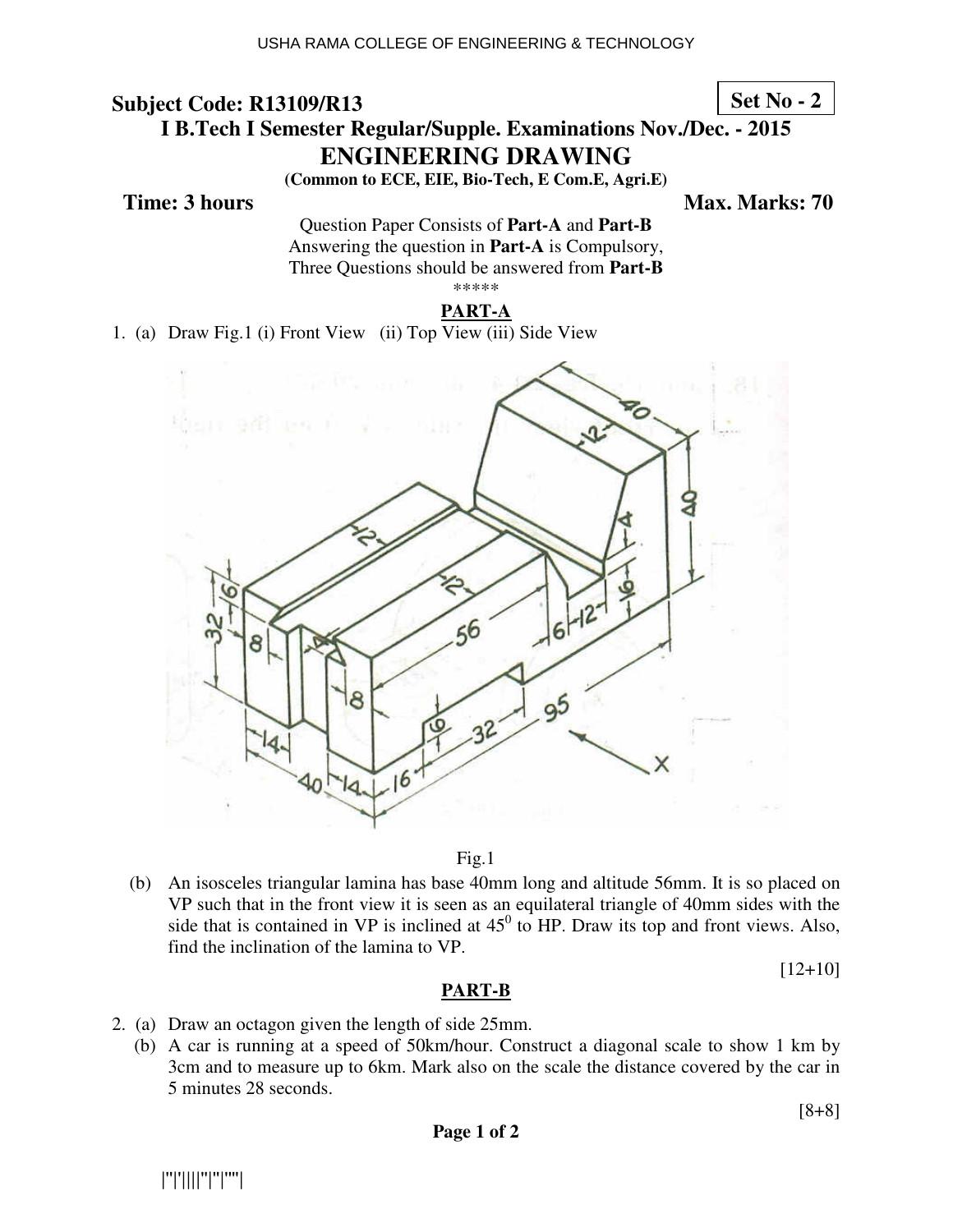#### USHA RAMA COLLEGE OF ENGINEERING & TECHNOLOGY

## **Subject Code: R13109/R13**

- 3. (a) Draw the projections of the following points on the same ground line, keeping the projectors 25mm apart.
	- (i) A, in the HP and 20mm behind the VP
	- (ii) B, 40mm above the HP and 25mm in front of the VP
	- (iii) C, in the VP and 40mm above the HP
	- (b) A line CD is parallel to VP and inclined at  $40^0$  to HP. C is in HP and 25mm in front of VP. Top view is 50mm long. Find its true length.
- 4. A line PQ 100mm long is inclined at  $30^0$  to the HP and at  $45^0$  to the VP. Its midpoint is in the VP and 20mm above the HP. Draw its projections, if its end P is in the third quadrant Q in the first quadrant.

[16]

[8+8]

5. A hexagonal lamina of 20mm side rests on one of its corners on HP. The diagonal passing through this corner is inclined at  $45^{\circ}$  to HP. The lamina is then rotated through  $90<sup>0</sup>$  such that the top view of this diagonal is perpendicular to VP and the surface is still inclined at  $45^{\circ}$  to HP. Draw the projections of the lamina.

[16]

6. Draw the projections of a pentagonal prism, base 25mm side and axis 50mm long, resting on one of its rectangular faces on the ground, with the axis inclined at  $45^{\circ}$  to the VP.

[16]

[16]





**Set No - 2**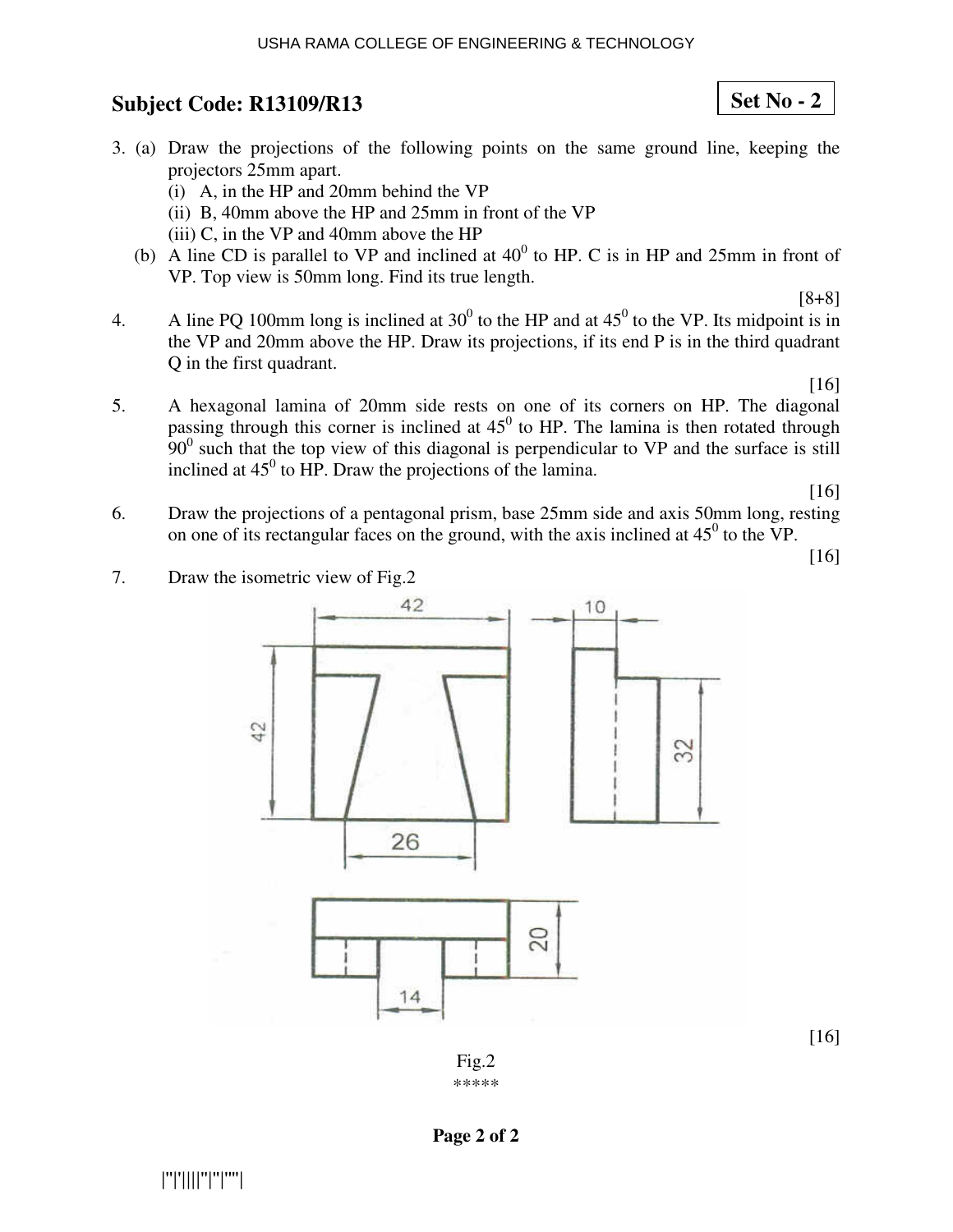**Set No - 3**

# **I B.Tech I Semester Regular/Supple. Examinations Nov./Dec. - 2015 ENGINEERING DRAWING**

**(Common to ECE, EIE, Bio-Tech, E Com.E, Agri.E)**

**Time: 3 hours** Max. Marks: 70

Question Paper Consists of **Part-A** and **Part-B** Answering the question in **Part-A** is Compulsory, Three Questions should be answered from **Part-B** \*\*\*\*\*

### **PART-A**

1. (a) Draw the isometric view of Fig.1.



Fig.1

(b) A thin 30<sup>0</sup>-60<sup>0</sup> set square has its longest edge in VP and inclined at 30<sup>0</sup> to HP. Its surface makes  $45^{\circ}$  with VP. Draw its projections.

[12+10]

#### **PART-B**

- 2. (a) The area of a field is 50,000 sq.m. The length and the breadth of the field, on the map is 10cm and 8cm respectively. Construct a diagonal scale which can read up to one meter. Mark the length of 235 meter on the scale. What is the RF of the scale?
	- (b) A plot of ground is in the shape of a rectangle 110m x 50m. Inscribe an elliptical lawn in it. Take a suitable scale.

[8+8]

3. (a) A point 30mm above xy line is the top view of two points P and Q. The elevation of P is 45mm above the HP while that of the point Q is 35mm below the HP Draw the projections of the points and states their position with reference to the principle planes and the quadrant in which they lie.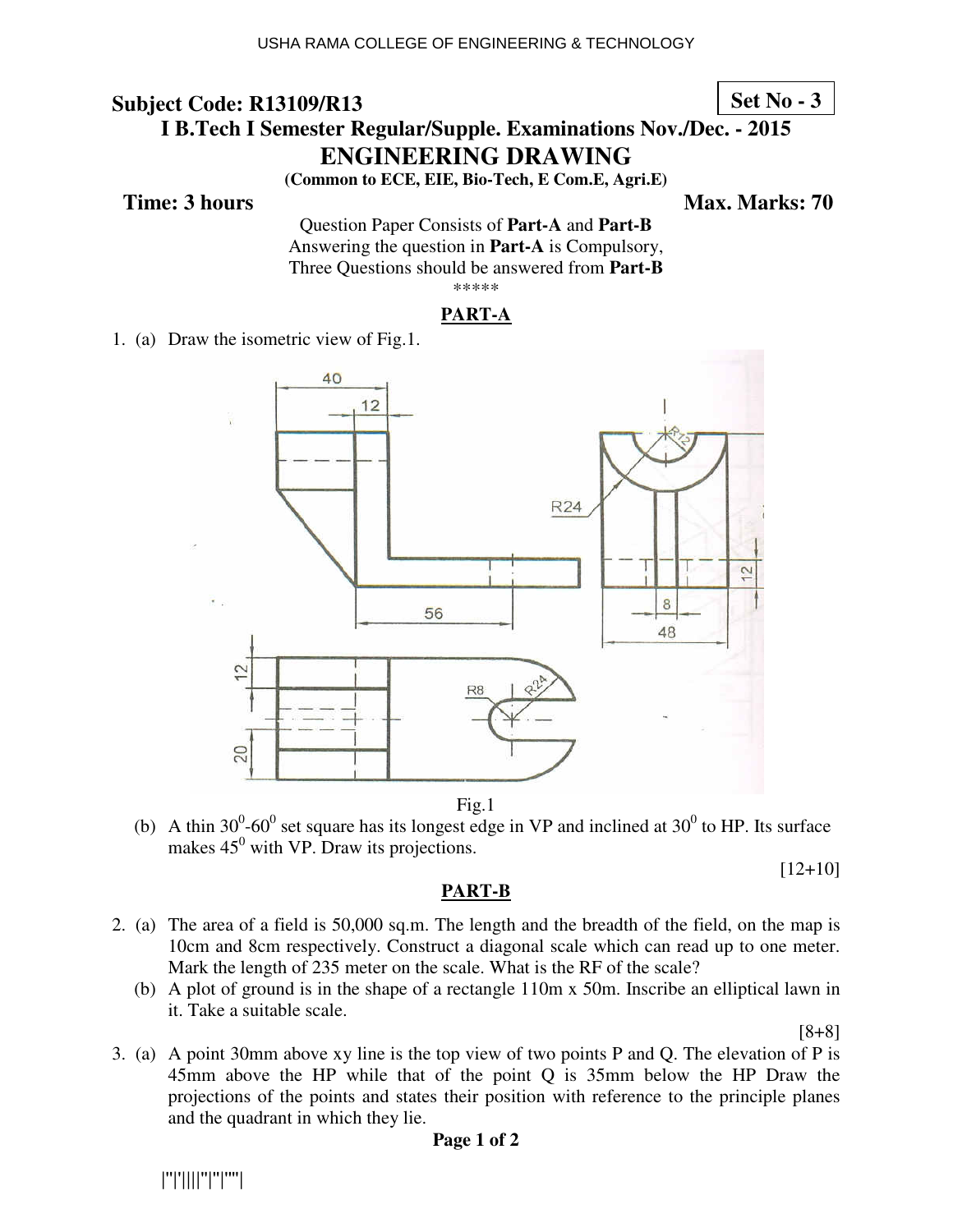- 3. (b) A line EF 60mm long is in VP and inclined to HP. The top view measures 45mm. The end E is 15mm above HP. Draw the projections of the line. Find its inclination with HP.
	- [8+8]

**Set No - 3**

4. A line AB, 65mm long, has its end A 20mm above the HP and 25mm in front of the VP The end B is 40mm above the HP and 65mm in front of the VP. Draw the projections of AB and show its inclinations with the HP and the VP.

[16]

5. A circular lamina of 60mm diameter rests on HP on a point 1 on the circumference. The lamina is inclined to HP such that the top view of it is an ellipse of minor axis 35mm. The top view of the diameter through the point 1 makes an angle of  $45^{\circ}$  with VP. (i) Draw the projections (ii) Determine the angle made by the lamina with HP.

[16]

[16]

- 6. A hexagonal pyramid, base 25mm side and axis 50mm long, has an edge of its base on the ground. Its axis is inclined at  $30^0$  to the ground and parallel to the VP .Draw its projections.
- 7. Draw Fig.2 (a) Front View (b) Top View (c) Side View



Fig.2 \*\*\*\*\*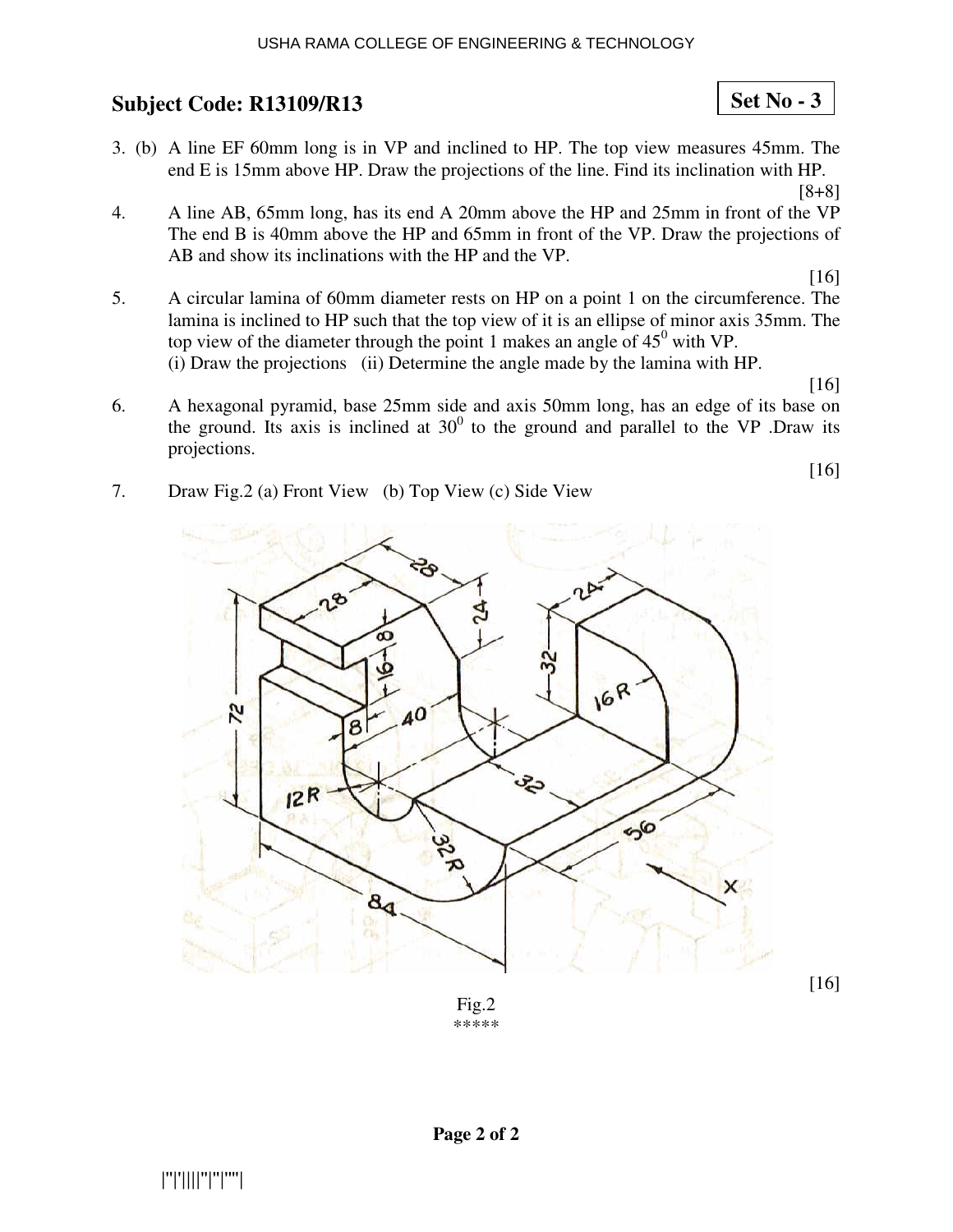**Set No - 4**

# **I B. Tech I Semester Regular/Supple. Examinations Nov./Dec. - 2015 ENG NGINEERING DRAWING**

**(Common on to ECE, EIE, Bio-Tech, E Com.E, Agri.E)**

 **Time: 3 hours** 

*Ma* **ax. Marks: 70**

Questio tion Paper Consists of **Part-A** and **Part-B** Answering the question in **Part-A** is Compulsory, Three Questions should be answered from Part-B \*\*\*\*\*

#### **PART-A**

1. (a) Draw Fig.1 (i) Front View (ii) Top View (iii) Side View



Fig.1

(b) A regular hexagonal lamina of 26mm side has a central hole of 30mm diameter. Draw the front and top views when the surface of the lamina is inclined at  $45^{\circ}$  to HP. A side of lamina is inclined at  $35^{\circ}$  to VP.

[12+10]

### **PART-B**

- 2. (a) The actual length of 500m is represented by a line of 15cm on a drawing. Construct a vernier scale to read up to 600m. Mark on the scale a length of 549m.
	- (b) Construct a regular polygon of any number of sides, given the length of its sides equal to 25mm.

[8+8]